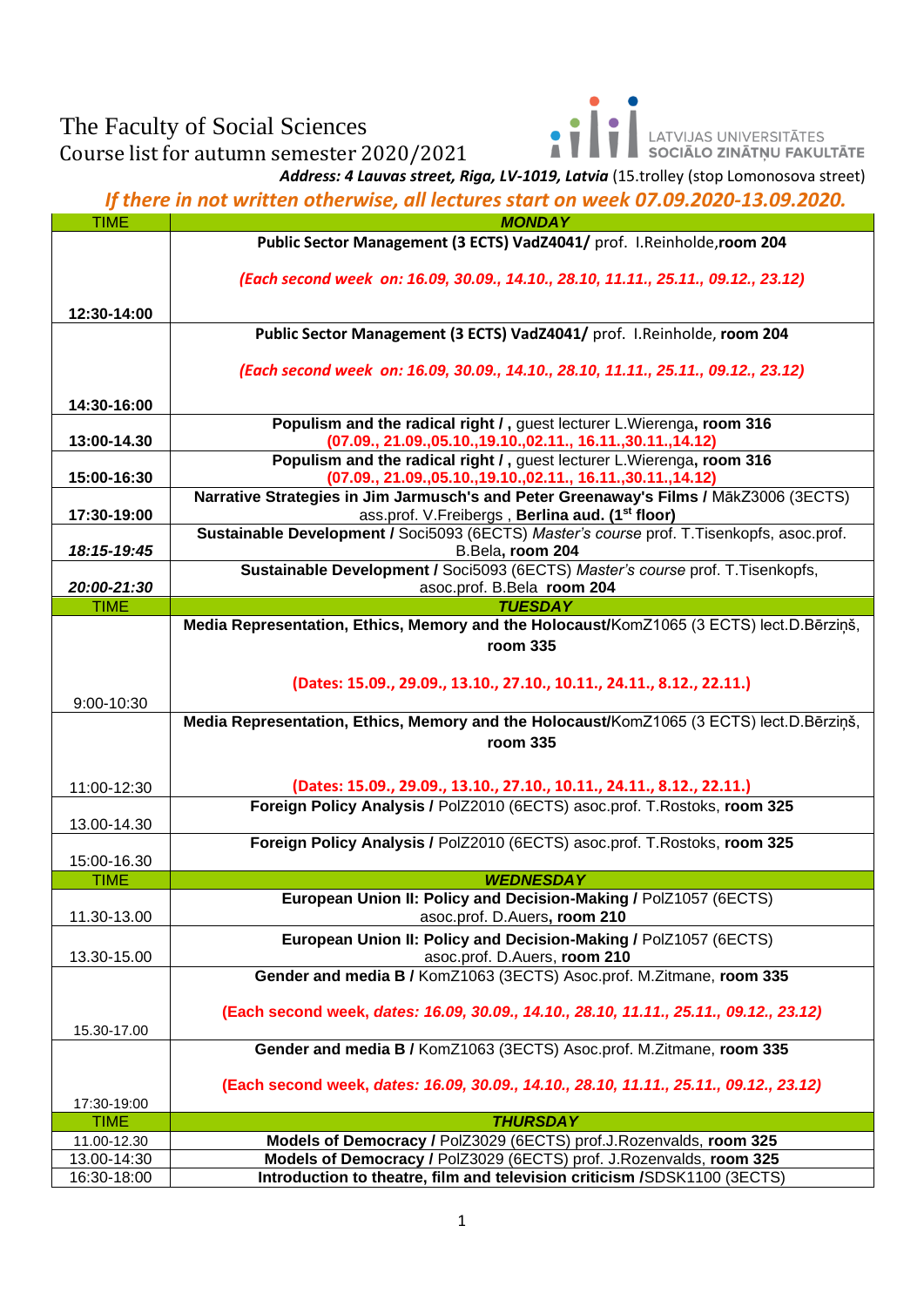|               | Ass.prof. Z.Radzobe, room 335                                             |
|---------------|---------------------------------------------------------------------------|
|               | International Relations Theory Seminar / PolZ5019 (6ECTS) Master's course |
| 18:15-19:45   | asoc. prof. T. Rostoks, room 316                                          |
|               | International Relations Theory Seminar / PolZ5019 (6ECTS) Master's course |
| 20:00 - 21:30 | asoc. prof. T. Rostoks, room 316                                          |

**ERASMUS Coordinator:** *Mrs. Aleksandra Kjakste*; E-mail: aleksandra.kjakste@lu.lv **Room: 331, Lauvas str.4**

> **Office hours:** Tuesdays 14:<sup>30</sup>-16:<sup>30</sup>; Thursdays  $10^{.30}$ - $13^{.30}$ ;

*Based on epidemiological situation, please arrange your visit in office in advance (by e-mail). Upon arrival at the office, please observe a distance of 2 m and use a hands sanitizer.*

*If you have to observe self-isolation upon arrival, please complete all formalities by e-mail.*

**Registration procedure:** *starts on August 31, 2020 until September 21, 2020.*

*!!! For registration on chosen study coruses on Faculty of Social Science you need send me an email with your personal data (name, surname, student card ID or luis.lu.lv login and the list of courses what you are choosen).*

*Also you can cancelled your registration on study courses from Faculty of Social Science till September 21. For cancellation – send me an email with information your name, surname, student card ID and the courses which you want cancel.* 

*Example of email:*

*To: [Aleksandra.kjakste@lu.lv](mailto:Aleksandra.kjakste@lu.lv)*

*From: (your email)*

## *Theme/Topic: Registration on courses*

*Please registrer me on courses: Models of Democracy and Foreign Policy Analysis. My name is Aleksandra Kjakste, av09011. (Your name/sruname, student card ID or luis.lu.lv (estudijas.lu.lv) login and courses which you are choosen on Faculty of Social Science )*

## **IMPORTANT INFORMATION:**

**31.08.2020-06.09.2020** – Registration week

07.09.2020-23.12.2020-Study